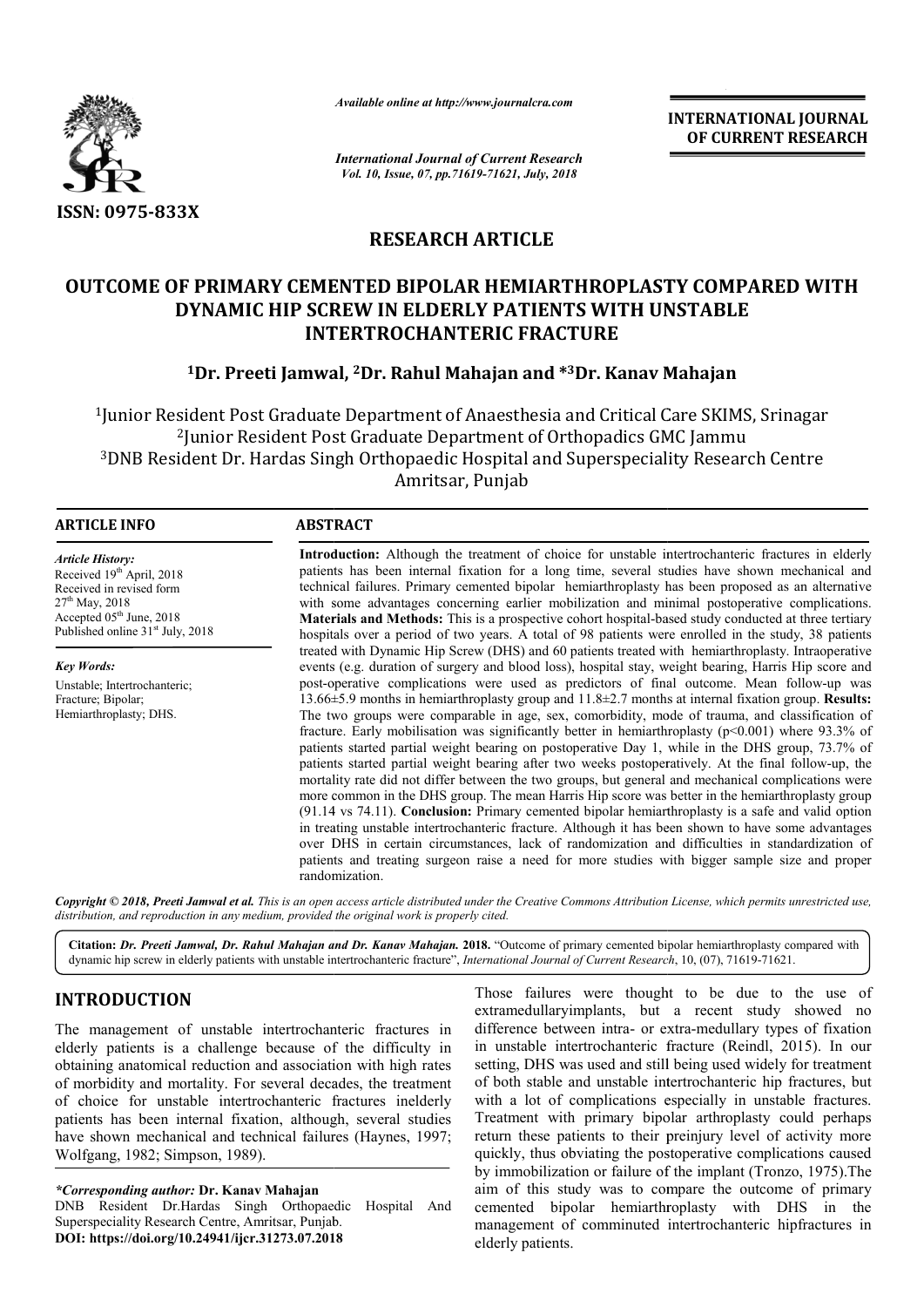## **MATERIALS AND METHODS**

This is a prospective cohort hospital-based study conducted at three main tertiary hospitals, conducted over a period of two years (2015 to 2017). A total of 98 patients were enrolled in the study, all were above 65 years old with unstable fractures, and those with stable and pathological intertrochanteric fracture were excluded from this study. They were treated by orthopaedic surgeons with a minimum of three years' experience in hip trauma. This is a total coverage of all patients presented during the study duration. Thirty-eight patients were treated with DHS and 60 patients were treated with hemiarthroplasty, the patients being allocated to either group according to hospital policy. Personal data, mode of trauma and comorbidity were recorded using a structured questionnaire. Fractures were classified according to Kyle classification6. Details about intraoperative events (e.g. duration of surgery and blood loss) were recorded. Partial weight bearing, hospital stay, full weight bearing, infection, and other complications were used as predictors of postoperative improvement and complications. All patients received preoperative prophylactic antibiotics (1.5 mg of cefuroxime with induction of anaesthesia) and postoperative anticoagulant treatment (4000 IU of lowmolecular- weight heparin). All patients were seen at two weeks, six weeks, and 12 weeks postoperatively, and at the final follow-up, which was 13.66±5.9 months in hemiarthroplasty group and 11.8±2.7 months at internal fixation group. All patients were evaluated using Harris Hip score at three months and at the final follow-up to assess functional outcomes. Dynamic Hip Screw (DHS): On the traction table, through a direct lateral femoral approach with vastuslateralis reflection (majority of cases), the lag screw applied after reduction and its position checked with a C-arm. Tip apex distance (TAD) was taken into consideration. Thereafter, a4-hole side plate was fixed to the femoral shaft with cortical screws.

**Hemiarthroplasty:** All arthroplasties were performed through the lateral Hardinge approach in the decubitus position. The head and bony fragments were removed except for the greater trochanter. The calcar was removed and remodelled with cement in some cases. Thereafter, the greater trochanter was reattached with cerclage wire and a three-piece bipolar prosthesis was applied with cementation. The level of significance was set as p≤0.05. Variables were analysed using the Chi-square and Fisher's exact tests. Informed consent was obtained from all participants.

## **RESULTS**

There were no significant differences between the two groups in terms of demographic data (age, sex), fracture type (classification), mode of trauma, comorbidities and mean follow-up duration. Allocation of patients to any of the two groups depended on the protocol used in the hospital where the treatment was carried out. The duration of surgical operation with hemiarthroplasty was less compared to DHS: 6.7% in the hemiarthroplasty group, compared to 10.5% in the DHS group which needed more than two hours of surgery, though the difference was statistically insignificant(p=0.749). Regarding intraoperative complications, the need for blood transfusion was less in the DHS group (47.4%) than in the hemiarthroplasty group (61.6%); however, this difference was statistically insignificant (p=0.239). Considering postoperative

outcome parameters, patients who underwent hemiarthroplasty had a shorter postoperative hospital stay compared to patients who underwent DHS. In the hemiarthroplasty group, 93.3% of patients, compared to 73.7% in the DHS group, needed hospital stay for less than a week, and the difference between both groups wassignificant (p=0.010). All patients in the hemiarthroplasty group were mobilised in bed on the same day of the procedure and 93.3% were able to start partial weight bearing on the first postoperative day. This contrasted with observations in the DHS group where no patient was able to start partial weight bearing on the first post operative day, and 73.7% were able to start partial weight bearing after 15 days (p<0.001); the rest of this group started partial weight bearing even later. Most patients who underwent hemiarthroplasty (85.2%) started full weight bearing at the end of the first week postoperatively, whilepatients who underwent DHS started full weight bearing at 6 to 12 weeks postoperatively  $(p<0.001)$ . The mean Harris Hip score at 12 weeks postoperatively was 77.85 $\pm$ 8.9 for the hemiarthroplasty group and 52.97 $\pm$ 16.2 for the fixation group  $(p=0.001)$ . The final follow-up was 13.66±5.9 months in the hemiarthroplasty group and 11±2.7 months in the DHS group. Of the 60 patients who underwent hemiarthroplasty, ten (16.7%) had died and two (3.3%) were

lost to follow-up. Three (5%) patients had infections, two with deep infections that necessitated the removal of the implants; one was left as a girdlestone excision arthroplasty and the other revised later after elimination of the infection.

One patient had superficial infection. Two patients (3.3%) had deep venous thrombosis and five (8.3%) had bedsores of whom three had the bedsores before surgery. Only one (1.7%) patient had dislocation of the hip which was reduced surgically. Six of the 38 patients in the DHS group had died (15.8%); five patients were lost to follow-up. Seven patients (18.4%) had complication with infection, of whom five cases were superficial, managed with debridement and antibiotics, and two cases were deep necessitating removal of implants and revision in one case, with external fixation and removal with debridement in the other. There were five patients with general complications (13.2%), two patients had deep venous thrombosis (5.2%) and other three had bedsores (7.9%). Four patients (10.5%) had cut-out and penetration into acetabulum which was revised later with hemiarthroplasty, one patient had non-union revised with hemiarthroplasty, one with delayed union, three cases with varusmalunion and two cases ended with medialization. The mean Harris Hip score at time of final follow-up was  $74.11\pm13.8$  for DHS group and  $91.14\pm5.7$  for the hemiarthroplasty group ( $p<0.001$ ). The reoperation rate was significantly less  $(p=0.006)$  in the hemiarthroplasty group: 23.7% of patients in the DHS group, compared to 5% in the hemiarthroplasty group, who needed reoperation.

### **DISCUSSION**

While many authors have recommended the use of internal fixation in the treatment of unstable intertrochanteric fractures in elderly patients1-3, others have recommended prosthetic replacement for treatment of unstable intertrochanteric fractures with improved outcome7-15. The present study showed better results with hemiarthroplasty than internal fixation with DHS for treatment of unstable hip fracture in elderly patients in terms of clinical and functional outcome. The duration of surgerywas less in hemiarthroplasty. Huang and Yee reported similar result in their retrospective study comparing DHS  $(n=72)$ , PFNA  $(n=43)$  and hemiarthroplasty